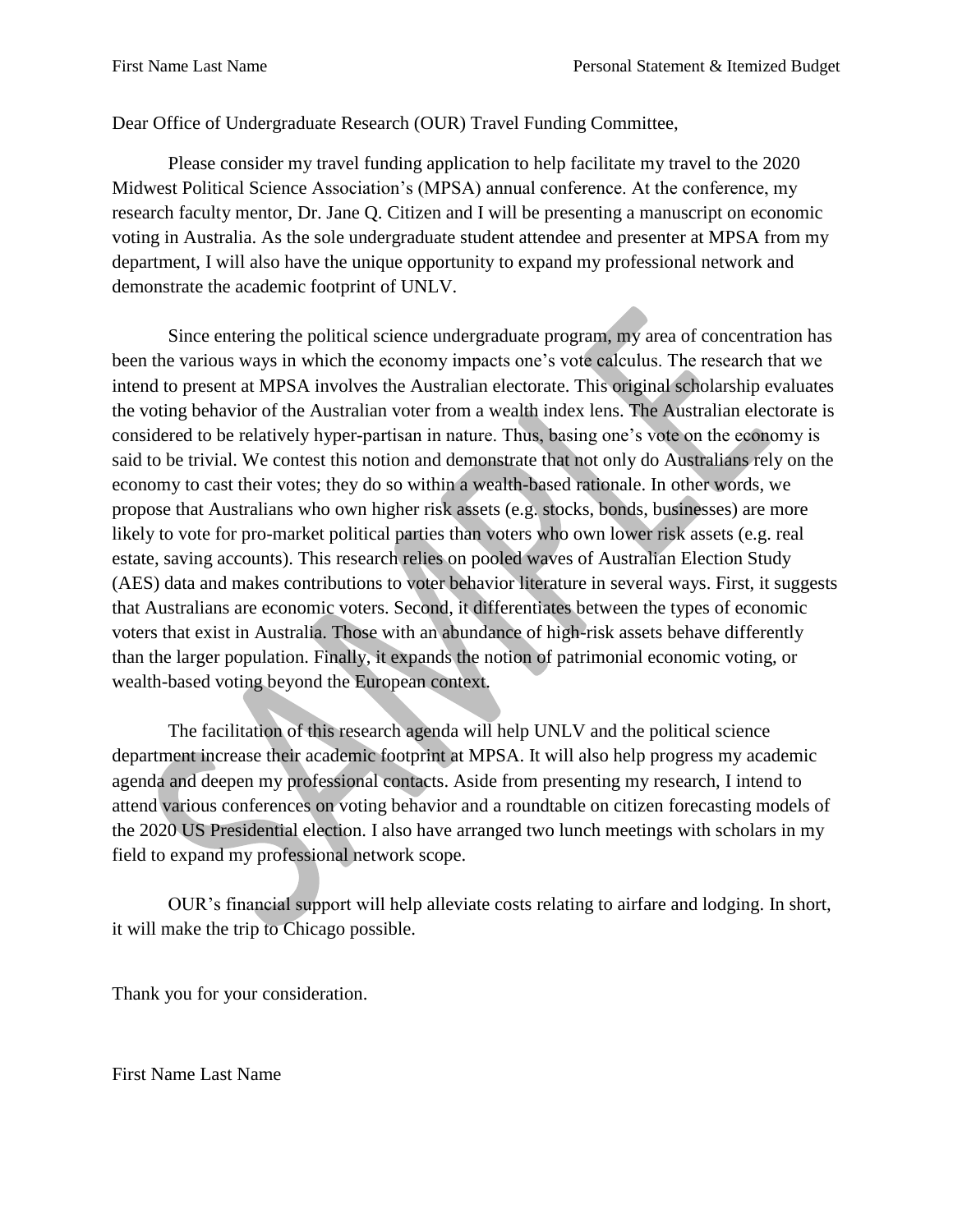|                                                                     |                                          | <b>Itemized Budget</b>      |                   |                                        |  |  |  |  |  |  |  |
|---------------------------------------------------------------------|------------------------------------------|-----------------------------|-------------------|----------------------------------------|--|--|--|--|--|--|--|
| <b>Conference Travel</b>                                            |                                          |                             |                   |                                        |  |  |  |  |  |  |  |
| Travel Item                                                         | Description                              | <b>Unit Cost</b>            | <b>Total Cost</b> | Amount<br>Requested from<br><b>OUR</b> |  |  |  |  |  |  |  |
| Airfare                                                             | Airline fees and<br>taxes $(Spirit)^{1}$ | For 1 adult                 | \$172             | \$172                                  |  |  |  |  |  |  |  |
| Lodging                                                             | Hotel fees <sup>2</sup>                  | \$159 (excluding)<br>taxes) | \$159             | \$159                                  |  |  |  |  |  |  |  |
|                                                                     | Hotel taxes                              | \$28                        | \$28              | \$28                                   |  |  |  |  |  |  |  |
| Conference                                                          | <b>Registration</b> fee                  | \$120                       | \$120             | <b>\$0</b>                             |  |  |  |  |  |  |  |
| Registration                                                        | for SPSA<br>conference <sup>3</sup>      |                             |                   |                                        |  |  |  |  |  |  |  |
| Per diem (GSA<br>rates)                                             | Food                                     |                             | \$60              | $\theta$                               |  |  |  |  |  |  |  |
|                                                                     | \$359                                    |                             |                   |                                        |  |  |  |  |  |  |  |
| Total amount paid by student (per diem $+$ conference registration) | \$180                                    |                             |                   |                                        |  |  |  |  |  |  |  |
|                                                                     | \$539                                    |                             |                   |                                        |  |  |  |  |  |  |  |

 $\overline{\phantom{a}}$ 

 $<sup>1</sup>$  Spirit Airlines was chosen because of their competitive rates</sup>

<sup>&</sup>lt;sup>2</sup> The conference room rate was quite expensive. The conference takes place at the Hilton Palmer House, located in Downtown Chicago. Although cheaper hotel options were available, they required transportation to and from the hotel. Thus, I picked Travelodge since it is relatively cheap and within walking distance of the conference hotel. <sup>3</sup> This is the early-bird discount.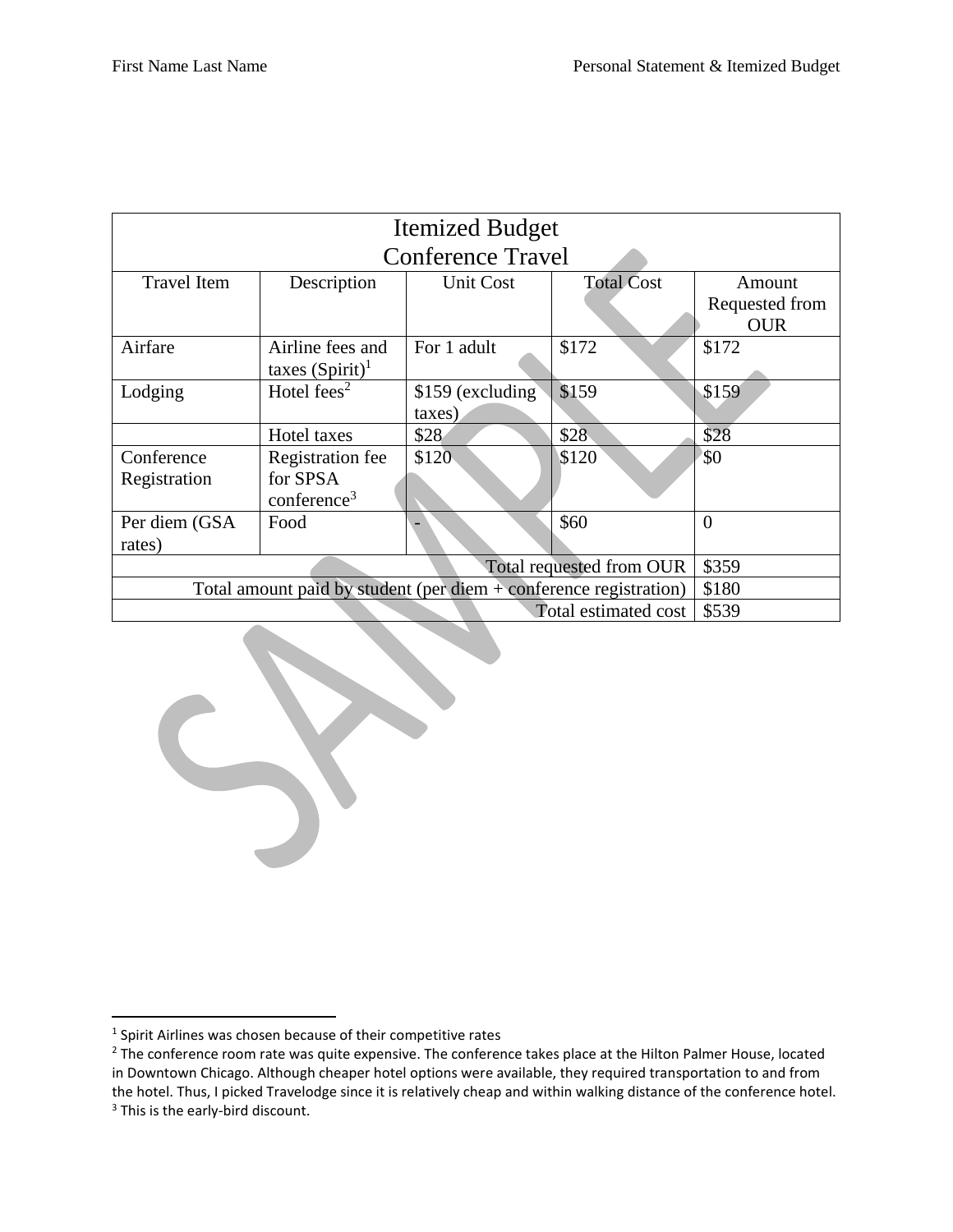## Supplemental Materials: *Airline Tickets from Cheapoair.com*

|        | Save \$44.18 by selecting this alternate date.     |                                 |                      |                   |                                    |               |                                           |                                                                |                                                                                                                          |
|--------|----------------------------------------------------|---------------------------------|----------------------|-------------------|------------------------------------|---------------|-------------------------------------------|----------------------------------------------------------------|--------------------------------------------------------------------------------------------------------------------------|
| F      | <b>Frontier Airlines</b>                           | Fri<br>Apr 17                   | 12:54a<br>LAS        | 3h 43m<br>Nonston | 06:37a<br>ORD                      | Fri<br>Apr 17 | Select this<br>$\rightarrow$<br>Departure |                                                                | Only 4 tickets left at<br>$$92^{38} + $33^{40}$ (taxes) = $$125^{78}$<br>Total price per person (incl. taxes & fees)     |
| F      | <b>Frontier Airlines</b>                           | Sun<br>Apr 19<br>Alternate date | 09:16p<br>ORD        | 4h 22m<br>Nonstop | 11:38p<br>LAS                      | Sun<br>Apr 19 | Select this<br>$\rightarrow$<br>Return    |                                                                | SELECT >                                                                                                                 |
|        | Flight Details $\vee$                              |                                 |                      |                   |                                    |               |                                           |                                                                |                                                                                                                          |
| spirit | <b>Spirit Airlines</b>                             | Fri<br>Apr 17                   | 09:00a<br>LAS        | 7h 59m<br>1 stop  | 06:59p<br><b>ORD</b>               | Fri<br>Apr 17 | Select this<br>$Departure$ >              | $\boxed{9}$<br>Rating                                          | Only 4 tickets left at<br>$$144^{.96} + $25^{.00}$ (taxes) = $$169^{.96}$<br>Total price per person (incl. taxes & fees) |
| spirit | <b>Spirit Airlines</b>                             | Sat<br>Apr 18                   | 05:05p<br>ORD        | 8h 41m<br>1 stop  | 11:46p<br>LAS                      | Sat<br>Apr 18 | Select this<br>$\rightarrow$<br>Return    |                                                                | SELECT >                                                                                                                 |
|        | Flight Details V                                   |                                 |                      |                   |                                    |               |                                           |                                                                |                                                                                                                          |
| spirit | Recommended <sup>O</sup><br><b>Spirit Airlines</b> | Fri<br>Apr 17                   | 09:00a<br>LAS        | 7h 59m<br>1 stop  | 06:59p<br>ORD                      | Fri<br>Apr 17 | Select this<br>$\rightarrow$<br>Departure | $\left( \begin{matrix} 10 \\ 1 \end{matrix} \right)$<br>Rating | Only 4 tickets left at<br>$$146^{.77} + $25^{.00}$ (taxes) = \$171.77<br>Total price per person (incl. taxes & fees)     |
| spirit | <b>Spirit Airlines</b>                             | Sat<br>Apr 18                   | 09:00p<br>ORD        | 4h 06m<br>Nonstop | 11:06p<br>LAS                      | Sat<br>Apr 18 | Select this<br>$\rightarrow$<br>Return    |                                                                | SELECT >                                                                                                                 |
|        | Flight Details $\vee$                              |                                 |                      |                   |                                    |               |                                           |                                                                |                                                                                                                          |
|        |                                                    |                                 |                      |                   |                                    |               |                                           |                                                                |                                                                                                                          |
| spirit | <b>Spirit Airlines</b>                             | Fri<br>Apr 17                   | 08:35p<br>LAS        | 16h 33m<br>1 stop | 03:08p <sup>+1</sup><br><b>ORD</b> | Sat<br>Apr 18 | Select this<br>$\rightarrow$<br>Departure | 10<br>Rating                                                   | Only 4 tickets left at<br>$$146^{77} + $25^{00}$ (taxes) = $$171^{.77}$<br>Total price per person (incl. taxes & fees)   |
| spirit | <b>Spirit Airlines</b>                             | Sat<br>Apr 18                   | 09:00p<br>ORD        | 4h 06m<br>Nonstop | 11:06p<br>LAS                      | Sat<br>Apr 18 | Select this<br>$\rightarrow$<br>Return    |                                                                | SELECT <sub>&gt;</sub>                                                                                                   |
|        | Flight Details $\vee$                              |                                 |                      |                   |                                    |               |                                           |                                                                |                                                                                                                          |
| spirit | <b>Spirit Airlines</b>                             | Fri<br>Apr 17                   | 09:00a<br>LAS        | 7h 59m<br>1 stop  | 06:59p<br>ORD                      | Fri<br>Apr 17 | Select this<br>$\rightarrow$<br>Departure | $\mathbf{8}$<br>Rating                                         | \$150 <sup>76</sup> + \$25 <sup>.00</sup> (taxes) = \$175 <sup>.76</sup><br>Total price per person (incl. taxes & fees)  |
| spirit | <b>Spirit Airlines</b>                             | Sat<br>Apr 18                   | 03:40p<br><b>ORD</b> | 17h 31m<br>1 stop | $07:11a+1$<br>LAS                  | Sun<br>Apr 19 | Select this<br>$\rightarrow$<br>Return    |                                                                | SELECT >                                                                                                                 |
|        | Flight Details $\vee$                              |                                 |                      |                   |                                    |               |                                           |                                                                |                                                                                                                          |
| spirit | <b>Spirit Airlines</b>                             | Fri<br>Apr 17                   | 07:38p<br>LAS        | 3h 33m<br>Nonstop | $01:11a+1$<br><b>ORD</b>           | Sat<br>Apr 18 | Select this<br>Department <sub>1</sub> >  | 10<br>Rating                                                   | Only 4 tickets left at<br>$$160^{97} + $25^{00}$ (taxes) = \$185.97<br>Total price per person (incl. taxes & fees)       |
| spirit | <b>Spirit Airlines</b>                             | Sat<br>Apr 18                   | 05:05p<br>ORD        | 8h 41m<br>1 stop  | 11:46p<br>LAS                      | Sat<br>Apr 18 | Select this<br>$\rightarrow$<br>Return    |                                                                | SELECT >                                                                                                                 |
|        | Flight Details $\vee$                              |                                 |                      |                   |                                    |               |                                           |                                                                |                                                                                                                          |
| spirit | <b>Spirit Airlines</b>                             | Fri<br>Apr 17                   | 08:30a<br>LAS        | 3h 37m<br>Nonstop | 02:07p<br>ORD                      | Fri<br>Apr 17 | Select this<br>Department <sub>1</sub> >  | $\boxed{10}$<br>Rating                                         | Only 4 tickets left at<br>$$160^{97} + $25^{00}$ (taxes) = \$185.97<br>Total price per person (incl. taxes & fees)       |
| spirit | <b>Spirit Airlines</b>                             | Sat<br>Apr 18                   | 05:05p<br>ORD        | 8h 41m<br>1 stop  | 11:46p<br>LAS                      | Sat<br>Apr 18 | Select this<br>$\rightarrow$<br>Return    |                                                                | SELECT >                                                                                                                 |
|        | Flight Details V                                   |                                 |                      |                   |                                    |               |                                           |                                                                |                                                                                                                          |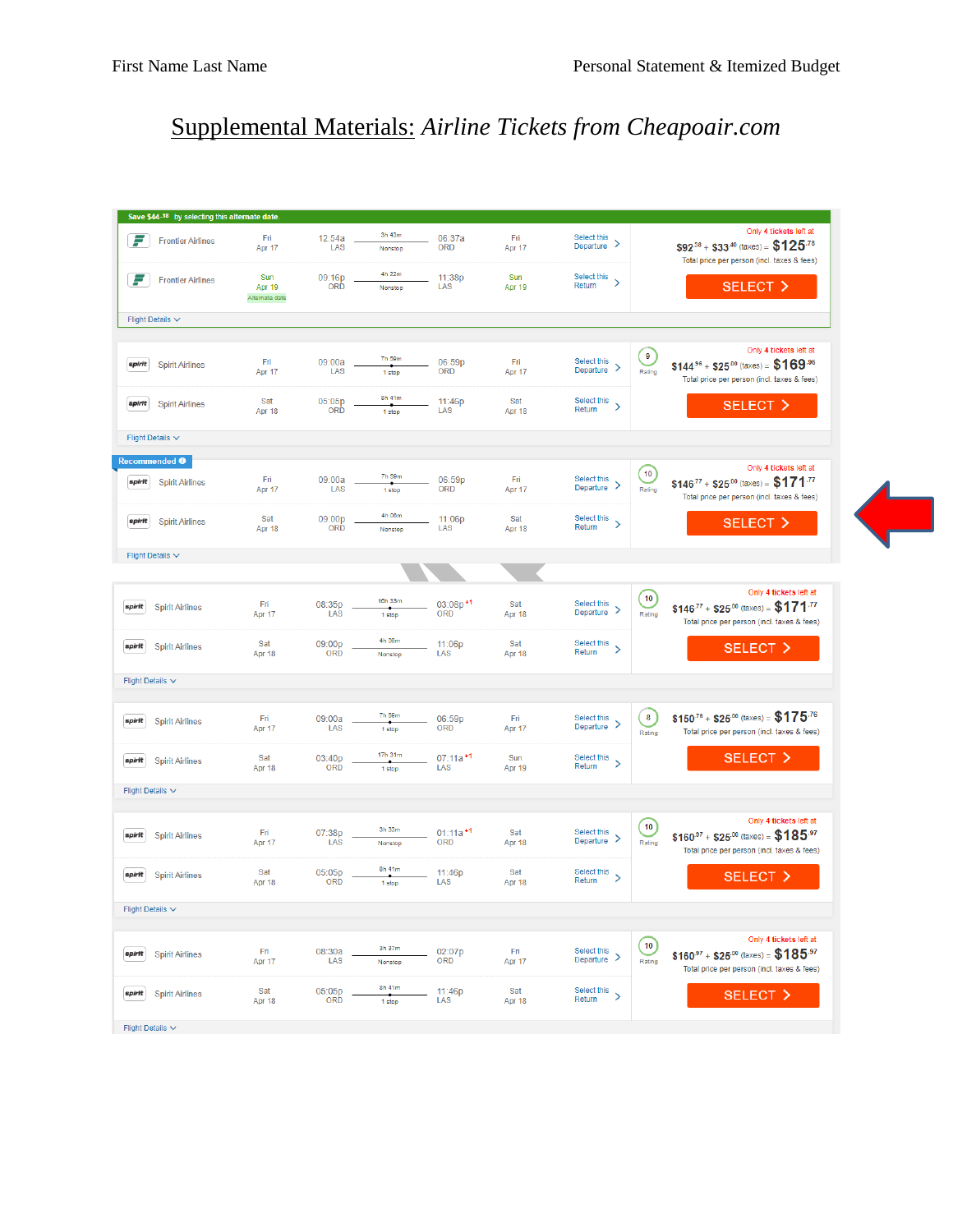## Supplemental Materials: *Lodging from Cheapoair.com*